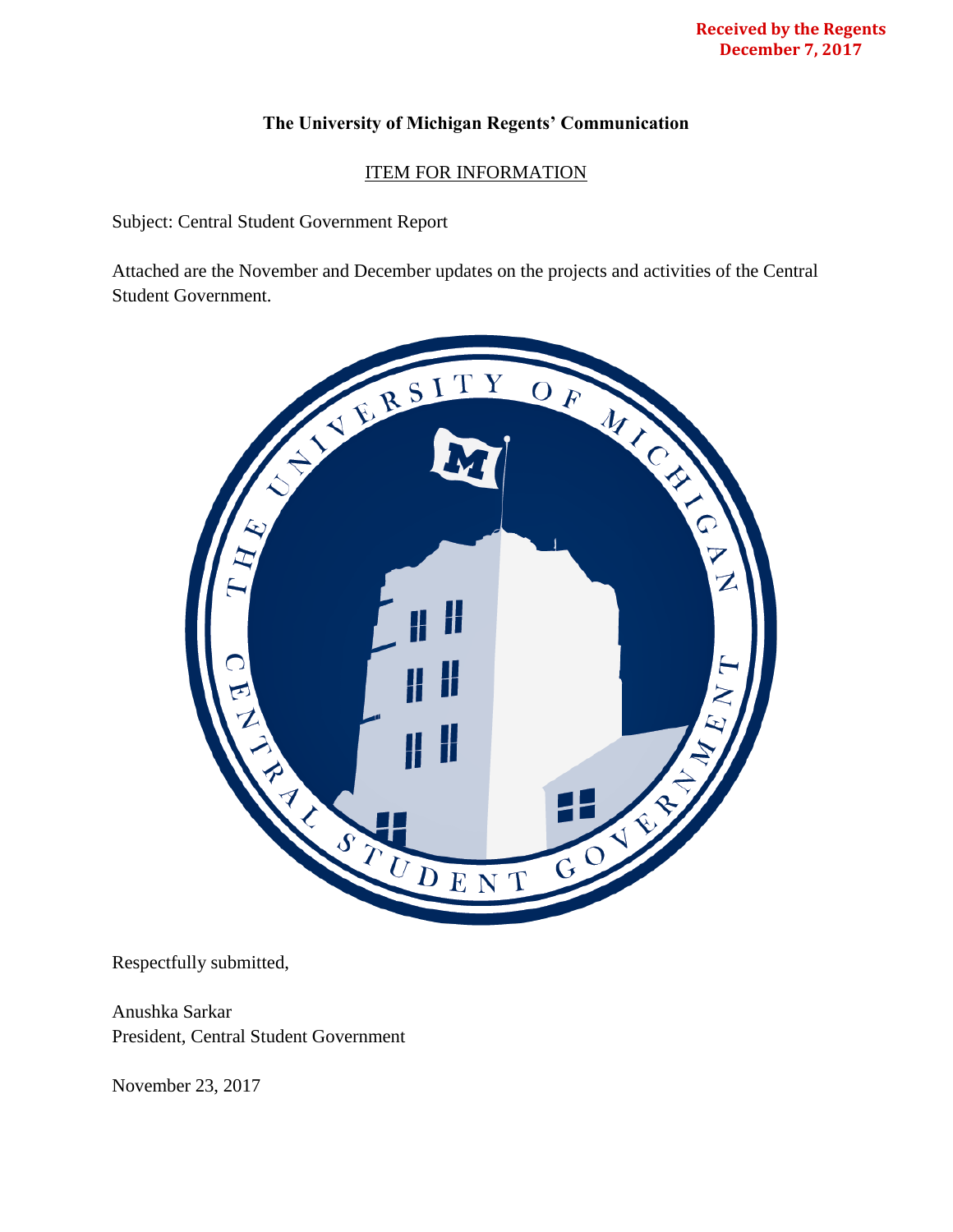

## **November 2017 Regents' Report**

President Schlissel, members of the Board of Regents, and Executive Officers of the University, I am pleased and honored to submit the following report to you on behalf of the Central Student Government (CSG). Below is an update on CSG's ongoing projects during the months of November and December as we continue to serve the students of this University.

## Ongoing CSG Projects

- Amending the Statement of Student Rights & Responsibilities
	- o CSG is leading an ongoing effort to amend the Statement of Student Rights & Responsibilities during an off-cycle amendment period to include bias-motivated misconduct as a violation of University community standards, and to codify biasmotivation as an aggravating factor. This means that cases of bias-motivated misconduct pursued under the Statement will be evaluated as two separate charges – the violation itself and the bias-motivation behind the act of misconduct. This means that, for example, if a student were to bully another student because the student being targeted identified as gay, the Statement would be amended to require that the alleged offender be investigated for bullying and for bias-motivation. Should that student be found guilty on both charges, the sanctions that they would accordingly receive would be automatically heightened because of the amendment codifying bias-motivation as an aggravating factor.
- CSG Safe Travel Fund
	- o Student travel plans to registered student organization (RSO) sanctioned events can involve dangerous driving hours. CSG is committed to providing students with means to promote safer logistical traveling methods, and prevent students from being on the road at unsafe hours. In response to this commitment, we commissioned the Safe Travel Fund Committee (STFC).The Safe Travel Fund's goal is to allocate funds to student organizations with an anticipated return to the University of Michigan and/or arrival at student organization location during defined unsafe travel hours (1:00-4:00 a.m.). These funds would be used strictly for travel-related expenses, or things pertaining to travel such as an extra night's stay at a hotel. In creating this fund, CSG hopes to further demonstrate our commitment to the safety of our students and fulfill an unmet student need.
- illUMiNATIONS Multicultural Show
	- o On November 10th, to honor the end of the University Bicentennial, CSG hosted illUMiNATIONS, a two-part event consisting of a food fair on Ingalls Mall and a cultural showcase in the Mendelssohn Theatre. The focus of the event was creating awareness and appreciation for the diversity of cultures on campus, while also inspiring groups to continue to work together and form a larger community. The event was well-attended, with many student organizations performing and supplying and serving food.
- Campus Affordability Guide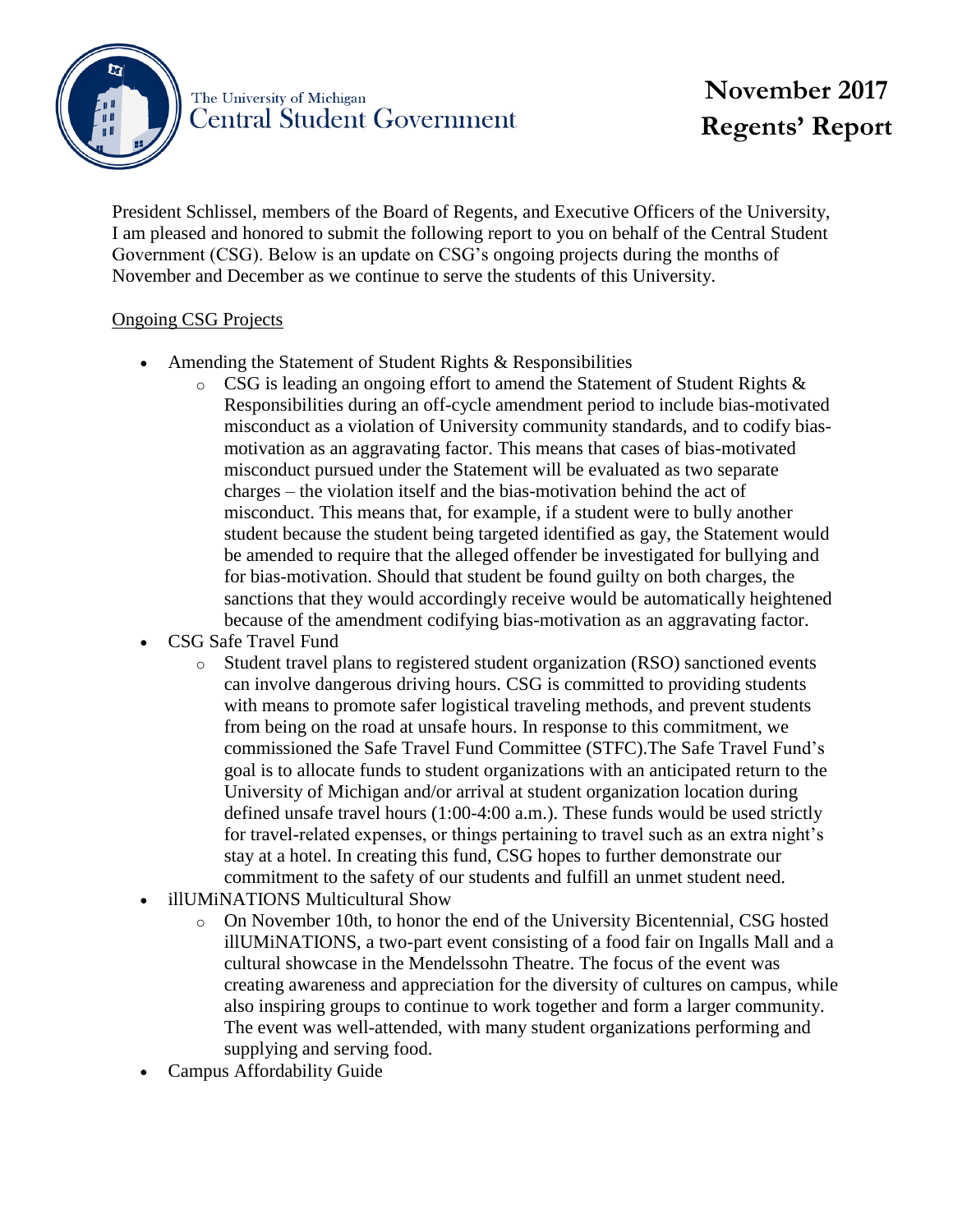$\circ$  The Campus Affordability Guide will be launched during the first week of December. This is a visual and easy-to-digest way to learn about different ways to cut costs on campus. As we continue to broaden the conversation around campus affordability and accessibility, we hope that this guide is one tool through which students can be made more aware of resources and tips to save money.

Aside from CSG's ongoing projects, there are two other issues of which I must make note. First, the CSG Assembly voted – with 23 in favor, 17 against, and 5 abstaining – to pass A.R. 7-019, "A RESOLUTION FOR THE UNIVERSITY OF MICHIGAN TO INVESTIGATE DIVESTMENT FROM COMPANIES THAT VIOLATE PALESTINIAN HUMAN RIGHTS." The debate over this resolution stretched late into the night, with the meeting ending at 3:00 AM the following morning, so suffice it to say that debate and discussion over this resolution were extensive in nature. After a week's worth of deliberation over the resolution, I chose to sign the resolution **with discretion**, meaning that I signed the resolution as a symbolic gesture of elevating marginalized voices and the spirit of the resolution. However, in my lengthy statement on my reasoning behind choosing not to veto the resolution, I outlined three concerns that I hold with A.R. 7-019 – the unclear connections between the Divestment and BDS Movements, the vote to prevent Professor Victor Lieberman from speaking, and the fact that many Jewish students believe that the resolution has anti-Semitic impacts. My full statement can be viewed here: [https://umcsg.files.wordpress.com/2017/11/ar-7-019.pdf.](https://umcsg.files.wordpress.com/2017/11/ar-7-019.pdf) I do not intend to ask the Board of Regents to create a committee to investigate the companies specified in A.R. 7-019, nor do I believe that it should. **I do not believe that the committee should be specifically tasked with investigating specific companies or countries**. I believe the spirit of this resolution, and my elevation thereof to the Board of Regents, is to **create a committee to investigate any University of Michigan investments that may be tied to the violation of Palestinian human rights, without specification of scope regarding particular countries or companies**.

Finally, as the University of Michigan weighs neo-Nazi and white nationalist Richard Spencer's request to speak on campus, I ask on behalf of the student body that the decision-makers in this process bear in mind two concerns. First, the safety and security of students is and should always be the primary concern; Richard Spencer does indeed have his right to free speech, but if his advocacy for ethnic cleansing and the violence that has been demonstrated by his supporters at other universities, such as the University of Virginia (read more:

[http://www.cnn.com/2017/08/12/us/charlottesville-white-nationalists-rally/index.html\)](http://www.cnn.com/2017/08/12/us/charlottesville-white-nationalists-rally/index.html) and the University of Florida (read more: [http://www.cnn.com/2017/10/20/us/richard-spencer-florida](http://www.cnn.com/2017/10/20/us/richard-spencer-florida-speech-arrest-shooting/index.html)[speech-arrest-shooting/index.html\)](http://www.cnn.com/2017/10/20/us/richard-spencer-florida-speech-arrest-shooting/index.html), threaten the safety and security of students, **then he should not be accommodated**. Second, and related to the first concern, transparency about this process is crucial and ensures that false information does not gain traction and unnecessarily spread fear and frustration throughout the University community. In the wake of a midnight-hour Board of Regents meeting the Tuesday before Thanksgiving, for whatever reason, many students were falsely made to believe that the University had announced that it will accommodate Richard Spencer. This is obviously not true, but the University community largely believes that it is. I strongly urge the Board of Regents and the administrators involved in this decision to **prioritize transparency and flow of accurate information to the University community** – CSG is your partner in doing so.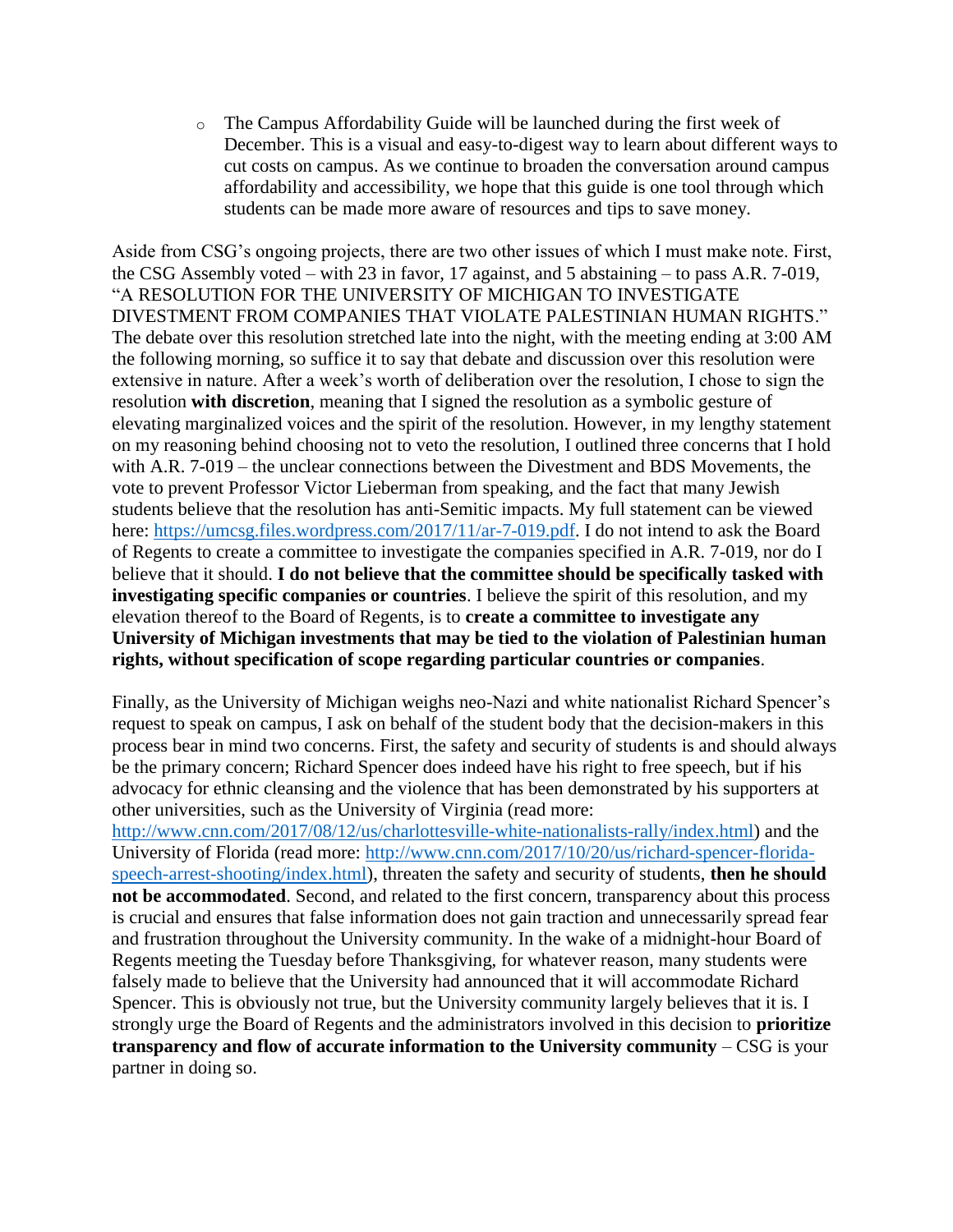Respectfully submitted,

 $4m$  $\overline{\phantom{a}}$ 

Anushka Sarkar President, Central Student Government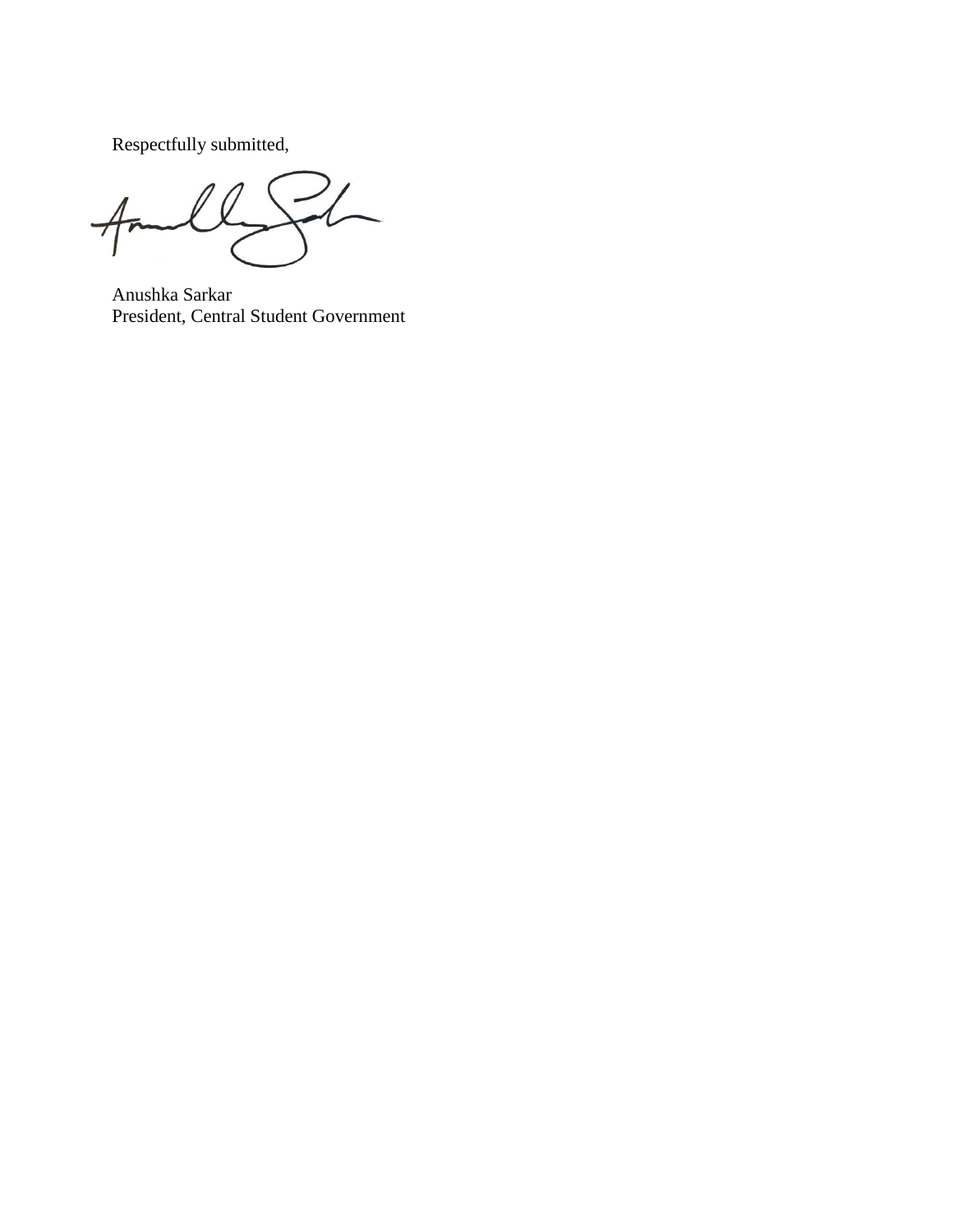

Fellow Wolverines,

I have spent the last week reflecting deeply on the resolution that has been brought to my desk, A.R. 7-109 "A RESOLUTION FOR THE UNIVERSITY OF MICHIGAN TO INVESTIGATE DIVESTMENT FROM COMPANIES THAT VIOLATE PALESTINIAN HUMAN RIGHTS." This is a pivotal moment in the history of the advocacy that underlies this resolution, as it passed the Central Student Government (CSG) Assembly for the very first time. As I have deliberated over whether to sign the resolution or veto it, I have considered the two elements of this resolution that appear to be in conflict one another: the intended spirit of this resolution, and the actual impact that it has.

I believe the intent of this resolution is to elevate a marginalized community's voice, voices that have been muffled and diluted, year after year. I believe the students who advocate for the investigation of companies in which the University of Michigan is invested that are tied to the violation of Palestinian human rights do so because they believe in advocating for what is just. I believe the authors and advocates of this resolution do not intend to target Jewish people, and I do not believe that criticism of Israel is inherently anti-Semitic. I believe the University of Michigan should not invest in companies that endanger the lives of Palestinian people.

Understanding that the spirit of the resolution is such, I must note the actual impact of this resolution, and the lack of explicit clarity surrounding its intent. Three issues should be considered by proponents of A.R. 7-019, about which I must caution the campus community that advocates for this resolution in coming years.

First, throughout the process of debating this resolution, authors and proponents of A.R. 7-019 stated that their advocacy for divestment from the specified companies is completely distinct from the Boycott, Divest, and Sanction (BDS) Movement — **I do not believe this.** The BDS Movement has a troubling history of anti-Semitism, upon which both opponents and advocates of A.R. 7-019 agree. The student organization that proposed A.R. 7-019, Students Allied for Freedom & Equality (SAFE), designates in its constitution (view here: [http://www.safeumich.com/about.html\)](http://www.safeumich.com/about.html) a "BDS Chair," whose listed responsibilities "include leading and facilitating any of the BDS initiatives that SAFE will engage in and ensuring attempts towards progress with respect to BDS are being made." The first version of A.R. 7-019 that was proposed to the Assembly included citations from the BDS Movement, which were finally replaced when Jewish students pointed out the discrepancy between the intent of the authors to separate this resolution from the BDS movement versus its continued and clear ties to the movement. At this point, it is unclear how directly tied A.R. 7-019 is to the BDS Movement. I strongly encourage that proponents of A.R. 7-019 explicitly distance and distinguish the divestment resolution from the BDS Movement immediately.

Second, University of Michigan Professor Victor Lieberman was blocked from speaking at the CSG Assembly meeting on Tuesday. Some Assembly representatives claimed that allowing Victor Lieberman to speak would have created a power gradient between professors and students because the many professors that do support A.R. 7-019 do not have the same privilege to speak, for fear of losing their jobs or being placed on probation. **This is not true**. Twenty University of Michigan faculty members signed SAFE's Statement of Solidarity to Support Divestment 2017, several of whom are tenured faculty; any of these Michigan faculty members could have spoken in favor of A.R. 7-019. Furthermore, the guest speakers from the author's side were not current students, so it did not remain a student-to-student issue, as was the stated intention of the author of the resolution when issuing the objection to Victor Lieberman speaking during the meeting. **Voting to prevent Victor Lieberman from speaking fostered uncontextualized dialogue around this issue, especially as another speaker with parallel credentials could have spoken, too.** As such, CSG will conduct a review of its guest speaker practices and regulations in advance of the next Assembly meeting.

Third, many Jewish students have voiced that this resolution is anti-Semitic. Even if the intent of A.R. 7-019 is not to target Jewish students for tying their faith to Israel, we must listen to why it is that so many Jewish students still feel the impact of modern-day anti-Semitic sentiments in the resolution. As a community, we need to discuss why it is that we feel this resolution's critique only of Israel — and no other countries in the region that may be tied to the very same human rights violations against Palestinians — is necessary for it to accomplish its intended purpose. We need to discuss why